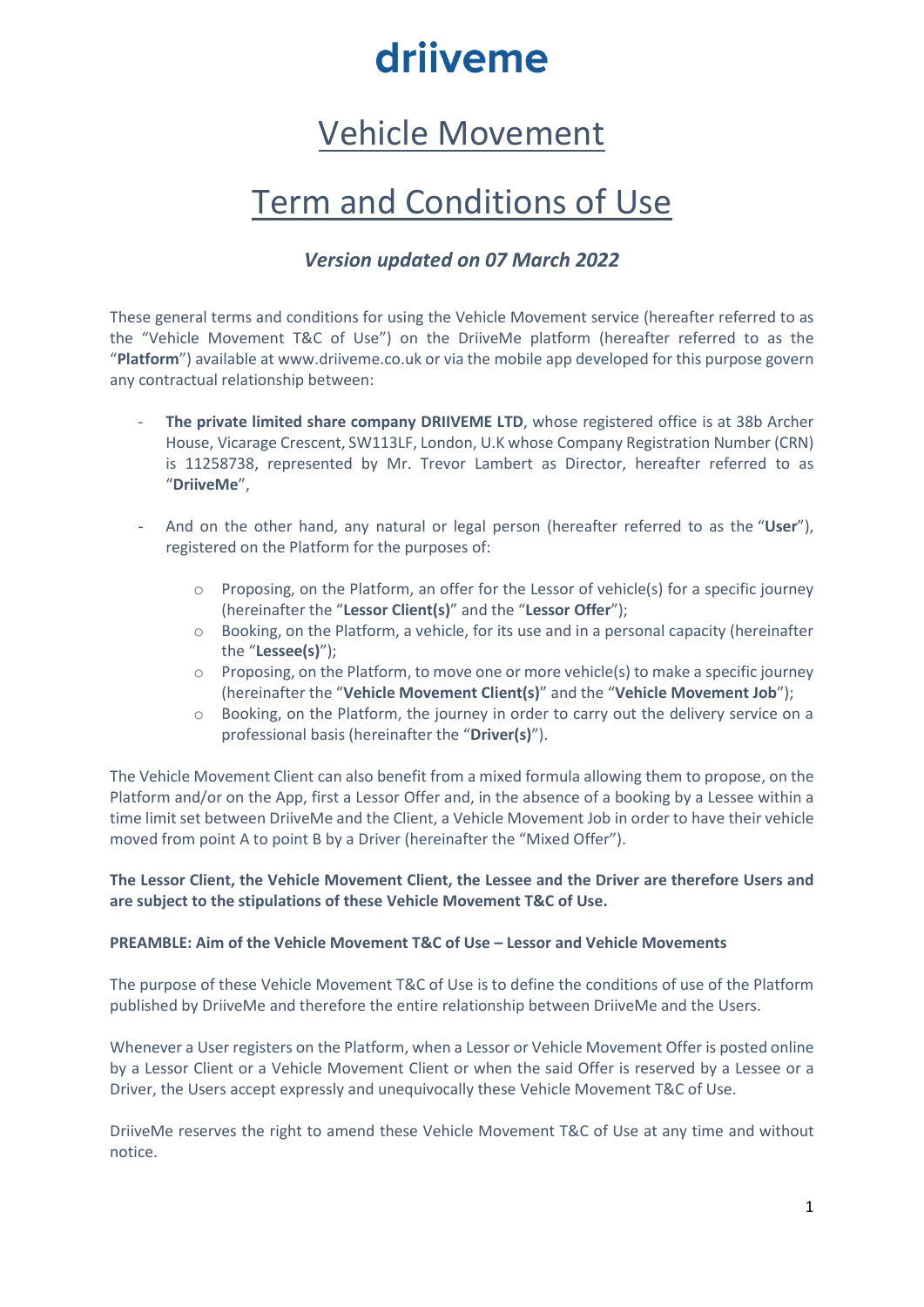The applicable Vehicle Movement T&C of Use will be those in force on the date of use of the Platform by the User, posting of a Lessor or Vehicle Movement Offer online by the Lessor Client or the Vehicle Movement Client or booking of the said Offer by the Lessee or the Driver.

#### **Article 1: About the Platform**

DriiveMe operates the Platform, available at [www.driiveme.co.uk](http://www.driiveme.co.uk/) or via the DriiveMe mobile app, allowing:

- Clients, including natural and legal persons, professionals and private individuals, to post Lessor or Vehicle Movement Offers on the Platform or the App, where the Vehicle Movement service will be provided by a Lessee or a Driver in accordance with the terms and conditions stipulated in the Vehicle Movement T&C of Sale and these Vehicle Movement T&C of Use;
- Drivers, including professional natural and legal persons, to book a Vehicle Movement Offer online in order to move a vehicle as part of a Vehicle Movement service.

The Vehicle Movement Offers available to be booked are made available to all of the Drivers registered on the Platform.

They will be presented in the form of a list of results when a search is carried out on the Platform by ascending order of expiry date.

These Vehicle Movement Offers can also be submitted, if necessary, in any other form, including in particular within dynamic tables showing "Last-minute Vehicle Movement jobs".

As a mere intermediary between Users, DriiveMe is not party to the contractual relationship between the Users within the context of providing Vehicle Movement services.

#### **Article 2: Access to the Platform**

The Platform is available 24 hours a day, 7 days a week, with exceptions, particularly in the event of maintenance work, force majeure, any malfunctions or any other event outside the control of DriiveMe.

If the Platform stops working, DriiveMe undertakes to do whatever it can, as quickly as possible, to carry out any repairs required, without, however, being bound by any obligation of result.

#### **Article 3: Registration on the Platform**

Users must first register on the Platform if:

- As a Client they want to post a Vehicle Movement Offer online
- As a Driver they want to book a Vehicle Movement Offer to provide a professional Vehicle Movement service

To do this, Users are encouraged to create an account by providing all the required information: title, first name, surname, email address, password and date of birth.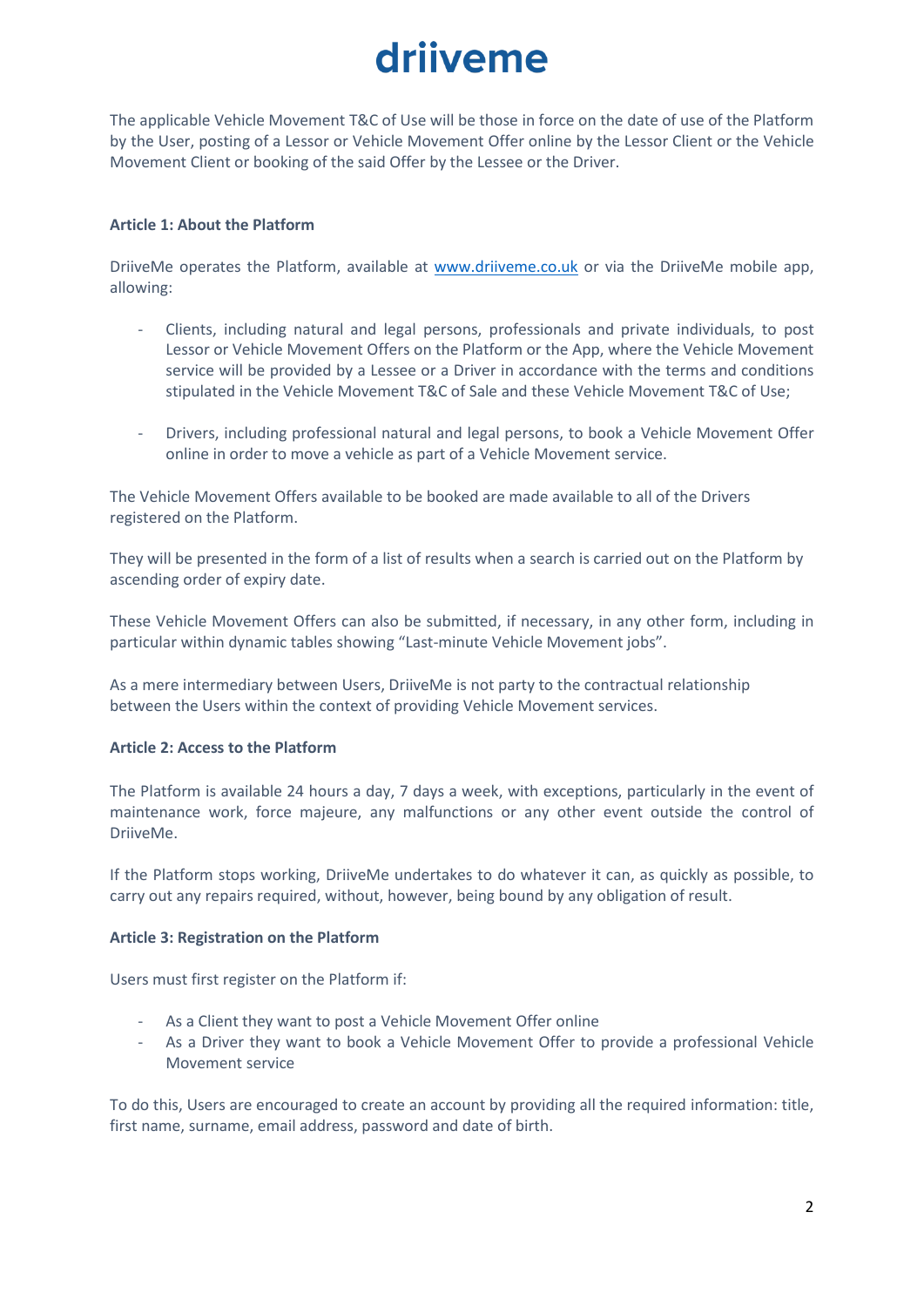This information may be different for Clients and Drivers, and will include the Driver's postal address or registered office as well as an email address to manage the account and send invoices, and addresses for the Client's premises (branches, garages, dealers etc.).

Users will also be asked to upload certain documents to their Account such as a copy of an identity document for the Client and the Driver, as well as the driving licence, bank account details, third party insurance certificate for the Driver and any other document requested on the Platform when registering to create the Account.

Users will then be asked to accept the Vehicle Movement T&C of Use, and then confirm registration.

An email containing a hyperlink to validate the Account will then be sent to the User at the email address provided to confirm the new DriiveMe account.

All Users undertake to make sure that the information provided during registration is accurate and to update it regularly to make sure it is always correct, as well as to provide all the proof required by DriiveMe, as soon as they are requested to do so.

A User can only open one account on the Platform.

Users undertake to use their account on a personal, confidential and non-transferable basis.

DriiveMe reserves the right to suspend or cancel, without notice or compensation, any Account that has been created using a false identity or for fraudulent purposes.

#### **Article 4: Responsibility**

All information provided by Users on the Platform is the sole responsibility of its authors, even when DriiveMe has carried out any kind of verification.

DriiveMe merely provides its Users with an interface on which a Client who has posted a Vehicle Movement Offer can link up with a Driver who wants to provide a Vehicle Movement service that they have specifically chosen.

Users therefore recognise that DriiveMe cannot be held responsible for any direct or indirect damage relating to the Vehicle Movement service as well as if all or part of the Platform is unavailable.

#### **Article 5: Intellectual property**

All the elements of the Platform and the App (including in particular text, illustrations, descriptions, logos etc.) are and will remain the exclusive property of DriiveMe.

Any use or reproduction, in full or in part, of these elements, by whatever process, unless agreed beforehand by DriiveMe, is strictly prohibited and constitutes an infringement punishable by intellectual property law.

#### **Article 6: Cookies**

Users should be aware that when they visit the website, the Platform and the App, cookies may be automatically saved on their device for a maximum period of thirteen months.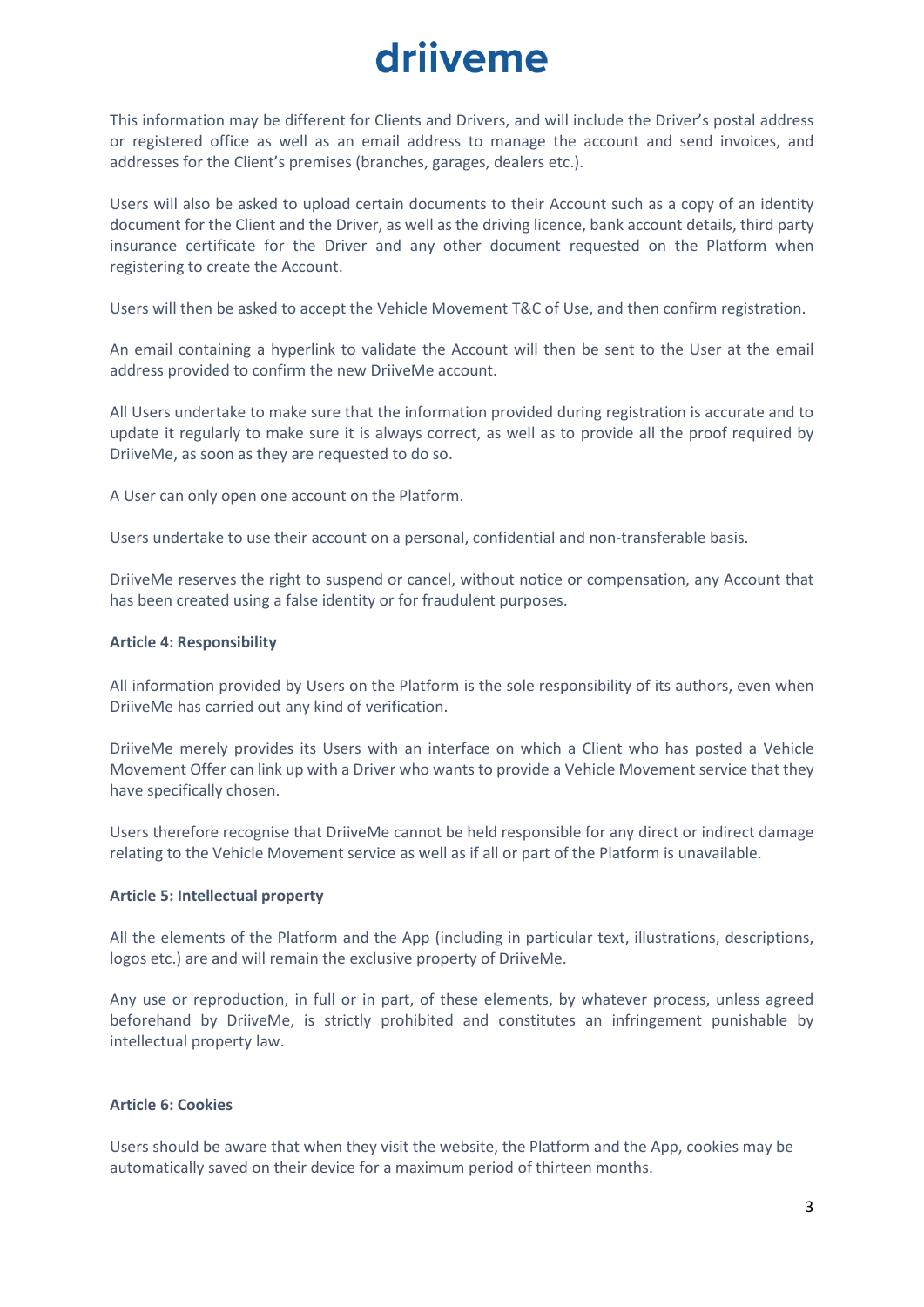These cookies are files containing information about the use of the site, the Platform or the App by Users, which does not allow DriiveMe to identify them but which is used to analyse the audience (number of visits, pages viewed etc.) or for advertising purposes.

Within this context, Users should be aware that they can object to these cookies being saved by configuring their navigator as explained on the ICO [Information Commissioner's Office – the UK data protection authority] website at[: https://ico.org.uk/](https://ico.org.uk/)

### **Article 7 – Data confidentiality (collection, processing, storage, right to object and right to rectification)**

**7.1** To make sure the Platform and linking purpose of the Platform work properly, DriiveMe reserves the right to collect Drivers' personal data, as well as that of Clients, including in particular first names and surnames, postal addresses, email addresses, dates of birth, phone numbers, bank details and photocopies of identity documents.

Drivers' personal data will also be collected: a photocopy of their driving licence, geolocation data when preparing vehicle checks, incidents during the Vehicle Movement job (delay, accident, fine, Client's report, breach of the Vehicle Movement rules defined in the Vehicle Movement T&C of Sale, in the Contract, the Work Order and in the Drivers' Code of Conduct).

Drivers and Clients should be aware that if they refuse or fail to provide the personal data requested, DriiveMe will not be able to confirm their registration on the Platform and they will therefore not be able to use it.

**7.2** The processing of Drivers' and Clients' personal data by DriiveMe is justified because it is necessary for the fulfilment of the Vehicle Movement T&C of Sale, to provide the Vehicle Movement service and to improve the way the Platform works (data collection, invoicing, monitoring the completion of Vehicle Movement jobs, DriiveMe's information and activities, identity documents, bank details, managing outstanding payments and disputes).

The use of geolocation data when preparing vehicle checks is based on the Driver's consent.

The automated processing of personal data, consisting of using this data to assess certain aspects of the individual concerned and analysing or predicting their interests, behaviour and other attributes (profiling), is necessary to ensure a level of quality and safety for the Vehicle Movement jobs carried out by the Drivers on behalf of Clients.

This personal data is stored in order to meet the Driver's needs and so that DriiveMe can fulfil its legal obligations.

**7.3** Personal data is kept by DriiveMe for the duration of the contractual relationship with the Driver within the context of the Contract and/or until the Account is closed.

Only certain data can be kept for 3 years after the end of the contractual relationship for business development purposes.

Personal data linked to geolocation will be kept for 1 year in order to keep evidence of the Vehicle Movement jobs carried out by the Driver.